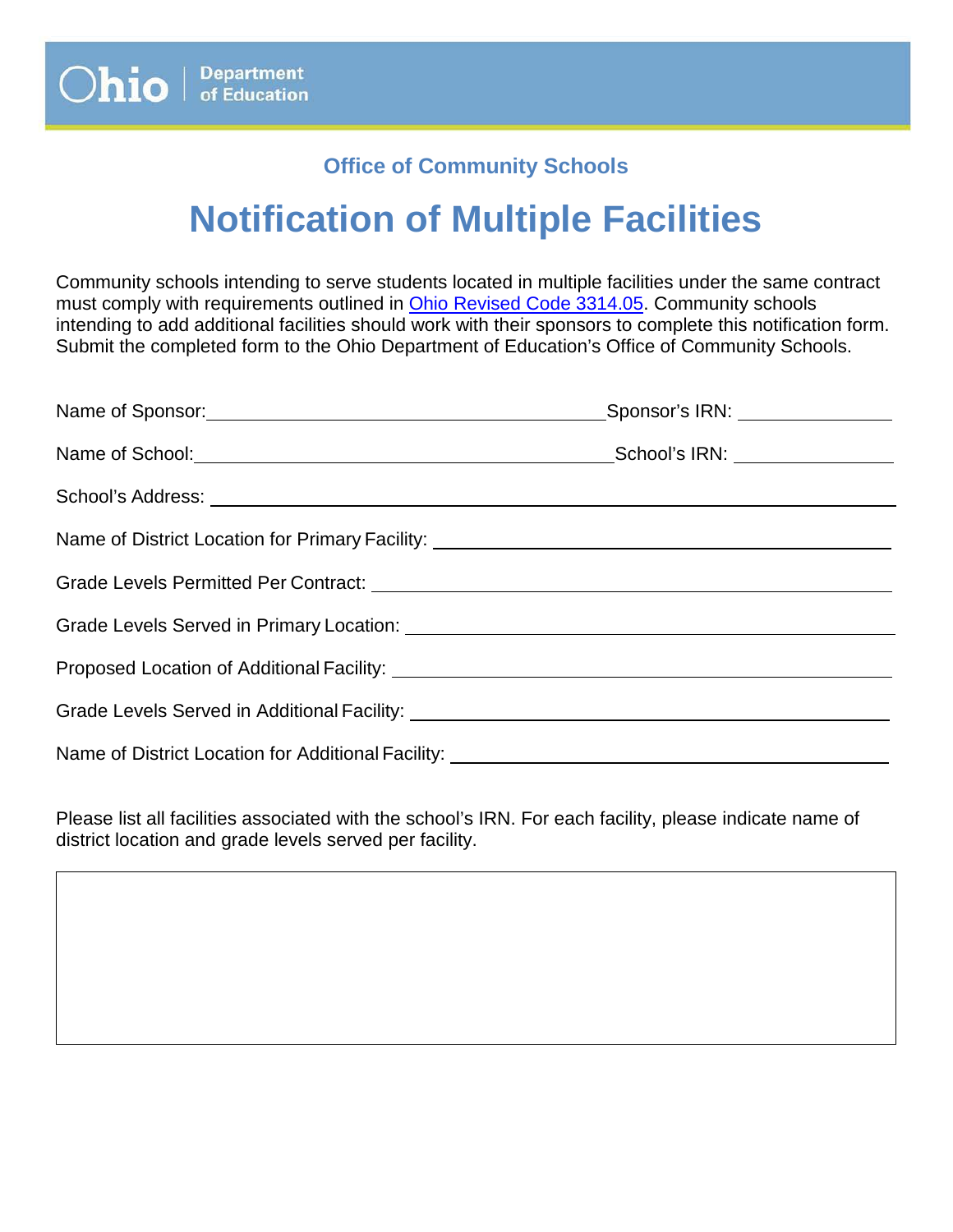1) Describe the community school's rationale for locating the school in multiplefacilities.

2) Please indicate which part of ORC 3314.05 the school meets to operate the additionalfacility.

- 3) The community school should work with its sponsor to submit the following documents to the Department.
	- $\Box$  Amendment or modification to the contract relating to the new location for the school executed by both parties, including the lease agreement and addendum for the new facility that complies with ORC 3314.03(A)(9).
	- $\Box$  Copy of the school's governing authority resolution approving the additionalfacility.
	- $\Box$  Copy of sponsor's governing authority resolution or board minutes.
	- $\Box$  Sponsor opening assurances for the new facility at least 10 business days prior to the school's opening if the facility change coincides with a new school year or prior to instructing students in the new facility if the change occurs after the school year hasbegun.
	- $\Box$  A new safety plan for the additional facility submitted within 10 businessdays.
	- $\Box$  Upda[t](mailto:OEDS.ContactUs@education.ohio.gov)e information in OEDS to reflect the additional facility. For assistance, please contact [OEDS.ContactUs@education.ohio.gov.](mailto:OEDS.ContactUs@education.ohio.gov)